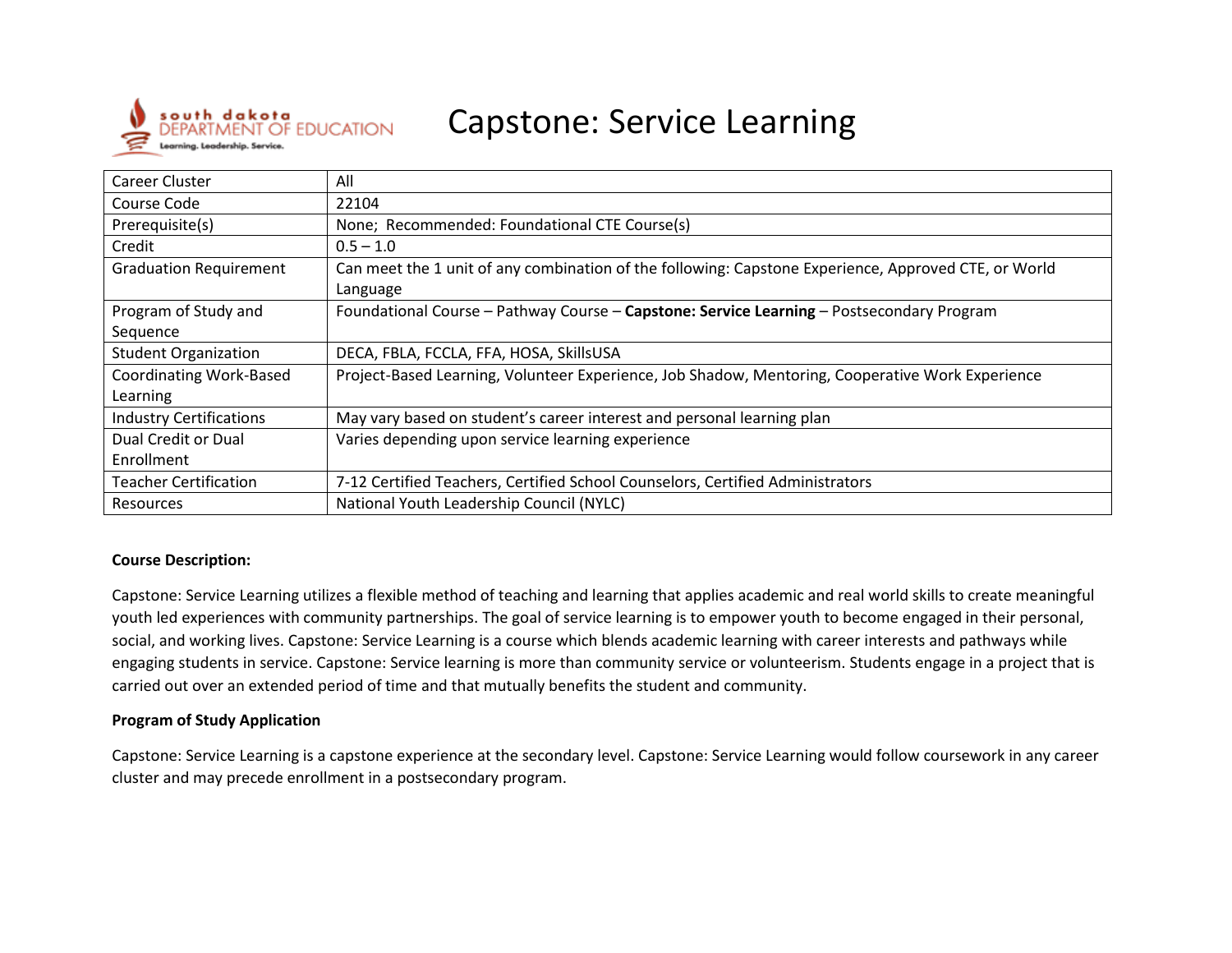## **Course Standards**

## **SLE 1 Students will develop skills in employability and identify area of career interest.**

| Webb Level    | Sub-indicator                                                                           | <b>Integrated Content</b> |
|---------------|-----------------------------------------------------------------------------------------|---------------------------|
| Level 2:      | SLE 1.1 Develop a professional work ethic                                               | Skills USA                |
| Skill/Concept | Attendance, initiative, cooperation, responsibility, accountability, self-<br>$\bullet$ | http://www.skillsusa.     |
|               | management, problem solving, integrity and honesty                                      | <u>org/</u>               |
|               | <b>Communication skills</b><br>$\bullet$                                                |                           |
|               | Identify leadership strengths and weaknesses<br>$\bullet$                               |                           |
|               | Evaluate importance of digital footprint<br>$\bullet$                                   |                           |
| Level 1:      | SLE 1.2 Connect career interests to service learning                                    | SDMyLife - Career         |
| Recall &      | Identify career interests that align with their Personal Learning Plan.<br>$\bullet$    | Matchmaker                |
| Reproduction  |                                                                                         | Assessment                |
|               |                                                                                         | http://sdmylife.com/      |
| Level 3:      | SLE 1.3 Develop communication skills                                                    | SDMyLife Résumé           |
| Strategic     | Examples may include: contacting potential employers or funding<br>$\bullet$            | <b>Builder</b>            |
| Thinking      | sources, résumé, cover letter, and interview etiquette                                  |                           |

**Notes:**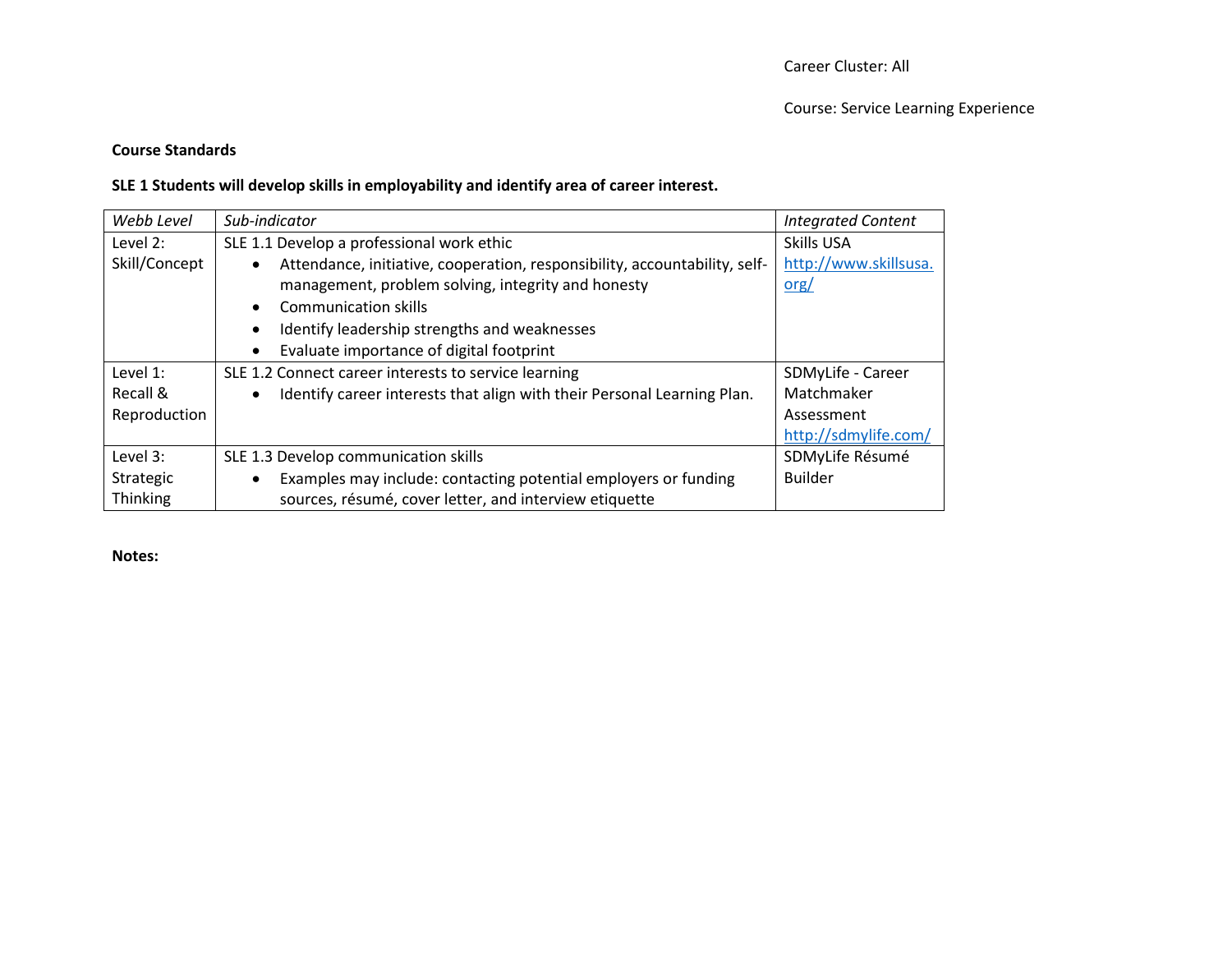#### Course: Service Learning Experience

### **SLE 2 Students will prepare a plan for a service learning project.**

| Webb Level      | Sub-indicator                                                                    | <b>Integrated Content</b> |
|-----------------|----------------------------------------------------------------------------------|---------------------------|
| Level $3:$      | SLE 2.1 Assess needs within the community                                        | Visit with school         |
| Strategic       | Assessment through research, surveys, or partnerships within the<br>$\bullet$    | board, community          |
| <b>Thinking</b> | community                                                                        | board or community        |
|                 | Critique communities within the area or communities of similar size<br>$\bullet$ | members                   |
|                 | to compare services offered                                                      |                           |
|                 |                                                                                  |                           |
| Level 2:        | SLE 2.2 Develop optional meaningful and personally relevant service activities   |                           |
| Skill/Concept   | Connect community needs to an engaging and developmentally<br>$\bullet$          |                           |
|                 | appropriate activity                                                             |                           |
| Level 4:        | SLE 2.3 Hypothesize attainable and visible outcomes that are valued by those     |                           |
| Extended        | being served                                                                     |                           |
| Thinking        |                                                                                  |                           |
| Level 3:        | SLE 2.4 Establish a collaborative, shared vision and plan                        |                           |
| Strategic       | Set common goals to address community needs<br>$\bullet$                         |                           |
| Thinking        | Create a plan that both the student and mentor agree upon<br>$\bullet$           |                           |

**Notes:** Progress Monitoring which includes collecting evidence from multiple sources throughout the experience to reflect if the student is meeting specific goals, while using results for improvement and sustainability.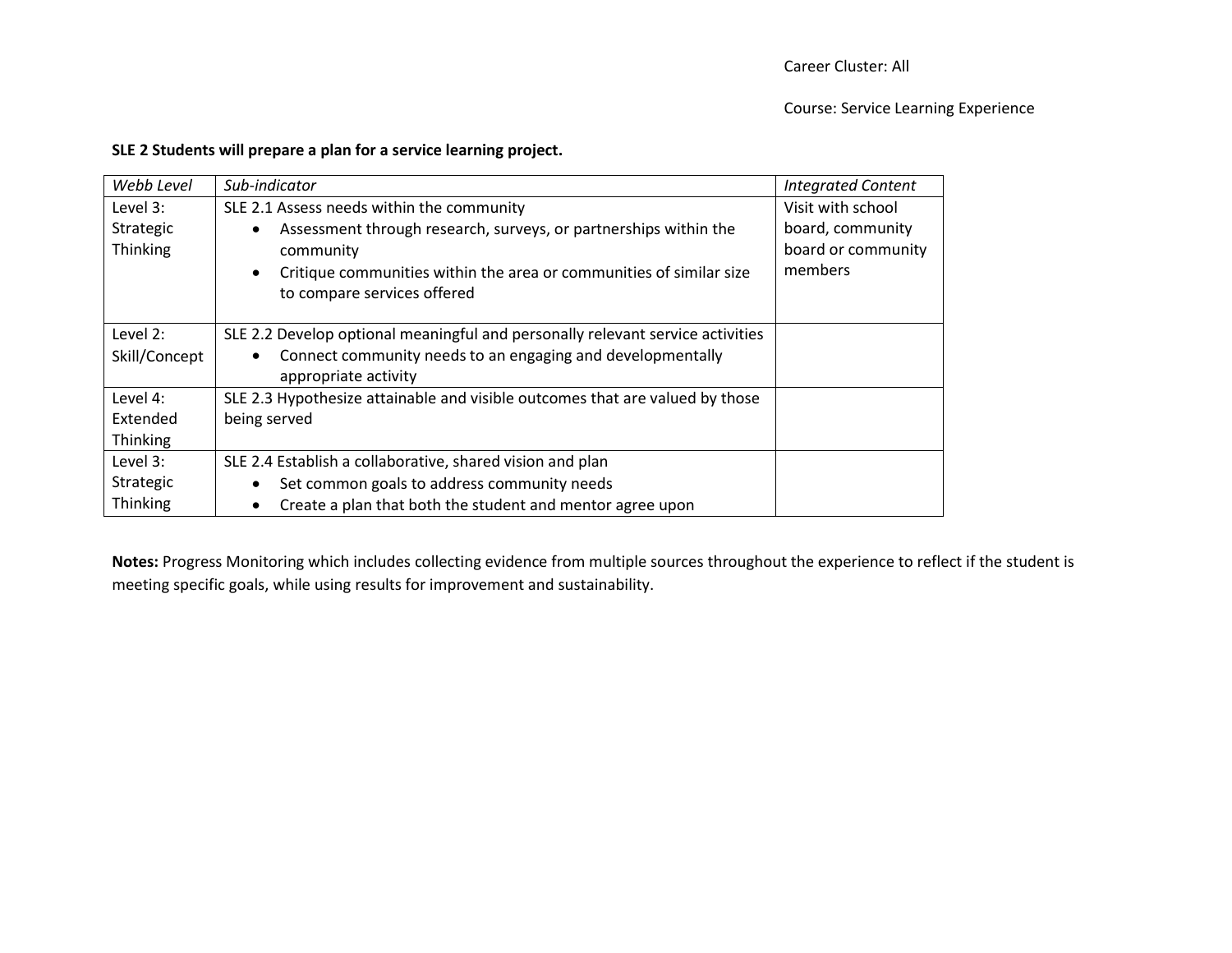#### Course: Service Learning Experience

## **SLE 3 Students will develop community partnerships that aid in implementation of service learning.**

| Webb Level      | Sub-indicator                                                                       | <b>Integrated Content</b>    |
|-----------------|-------------------------------------------------------------------------------------|------------------------------|
| Level 2:        | SLE 3.1 Identify a variety of partners                                              | Boys and Girls Club,         |
| Skill/Concept   | Examples may be: youth, educators, families, community members,<br>$\bullet$        | Youth and Family             |
|                 | community-based organizations and/or businesses.                                    | Services (YFS), The          |
|                 | Partnerships should be collaborative, mutually beneficial, respectful,<br>$\bullet$ | American Red Cross,          |
|                 | and address needs of diverse communities.                                           | Big Brothers and Big         |
|                 |                                                                                     | Sisters, Young Men's         |
|                 |                                                                                     | <b>Christian Association</b> |
|                 |                                                                                     | (YMCA), The United           |
|                 |                                                                                     | Way, Habitat for             |
|                 |                                                                                     | Humanity, Special            |
|                 |                                                                                     | Olympics, and                |
|                 |                                                                                     | business partners            |
| Level 3:        | SLE 3.2 Identify and analyze different points of view to gain understanding of      | <b>Teaching Tolerance</b>    |
| Strategic       | multiple perspectives                                                               | www.tolerance.org            |
| <b>Thinking</b> | Examine the diverse backgrounds and perspectives of those offering                  |                              |
|                 | and receiving service.                                                              |                              |
|                 | Examples:                                                                           |                              |
|                 | Multicultural                                                                       |                              |
|                 | Socio-economic                                                                      |                              |
|                 | Multi-generational<br>$\bullet$                                                     |                              |

**Notes**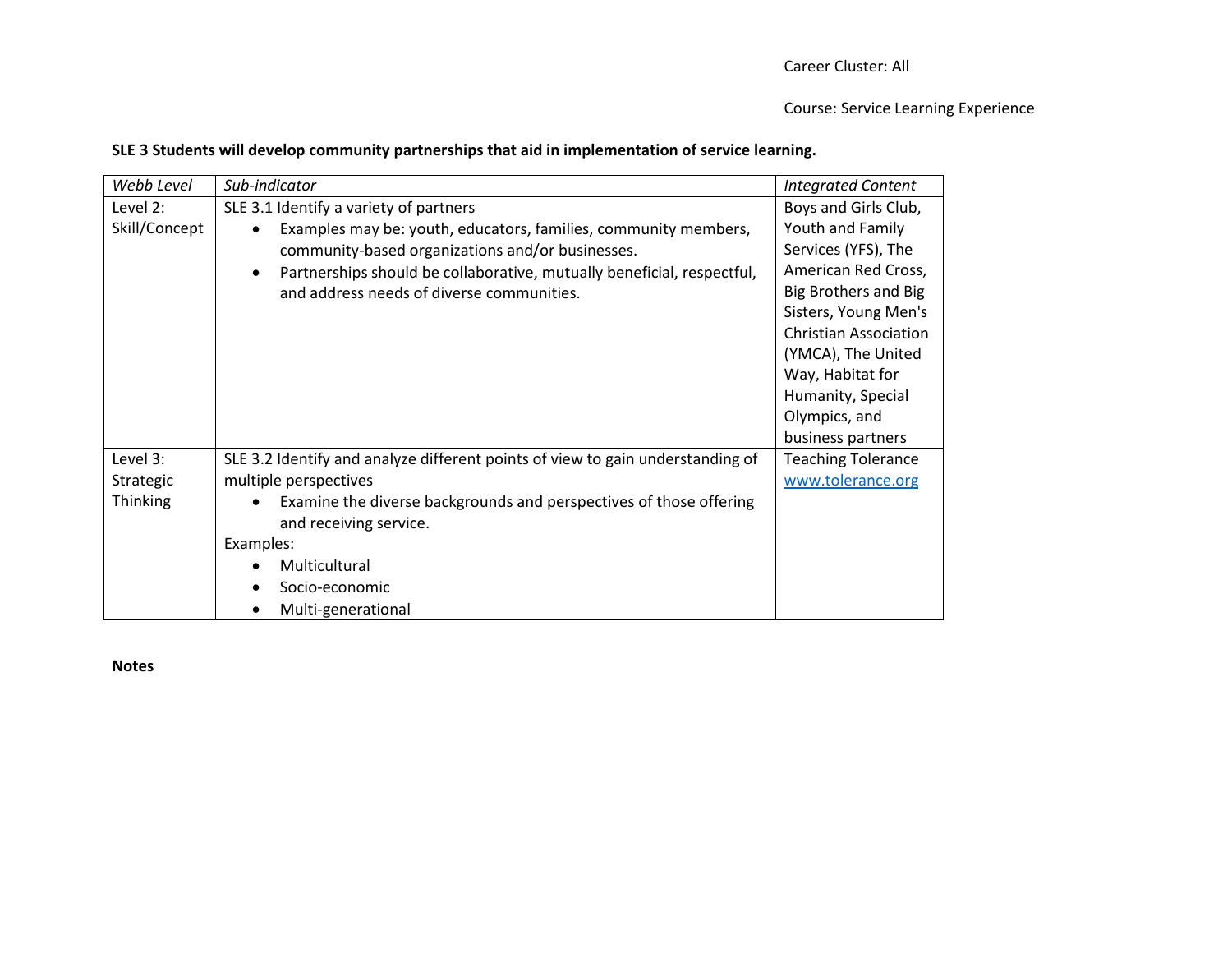## Course: Service Learning Experience

## **SLE 4 Students will implement service learning plan.**

| Webb Level      | Sub-indicator                                                                  | <b>Integrated Content</b> |
|-----------------|--------------------------------------------------------------------------------|---------------------------|
| Level $3:$      | SLE 4.1 Gather evidence from multiple sources throughout the experience        |                           |
| Strategic       | Examples:                                                                      |                           |
| <b>Thinking</b> | Weekly log or journal                                                          |                           |
|                 | Community partners<br>$\bullet$                                                |                           |
|                 | Teacher<br>$\bullet$                                                           |                           |
|                 | Mentor<br>$\bullet$                                                            |                           |
| Level 2:        | SLE 4.2 Apply evidence to improve service learning project                     |                           |
| Skill/Concept   | Examples:                                                                      |                           |
|                 | Evidence such as assessment, weekly log or journal, feedback from<br>$\bullet$ |                           |
|                 | community and/or participants                                                  |                           |
|                 | May utilize an evaluation or feedback form to gather information<br>$\bullet$  |                           |
|                 | Use results for improvement and sustainability.<br>$\bullet$                   |                           |

**Notes**